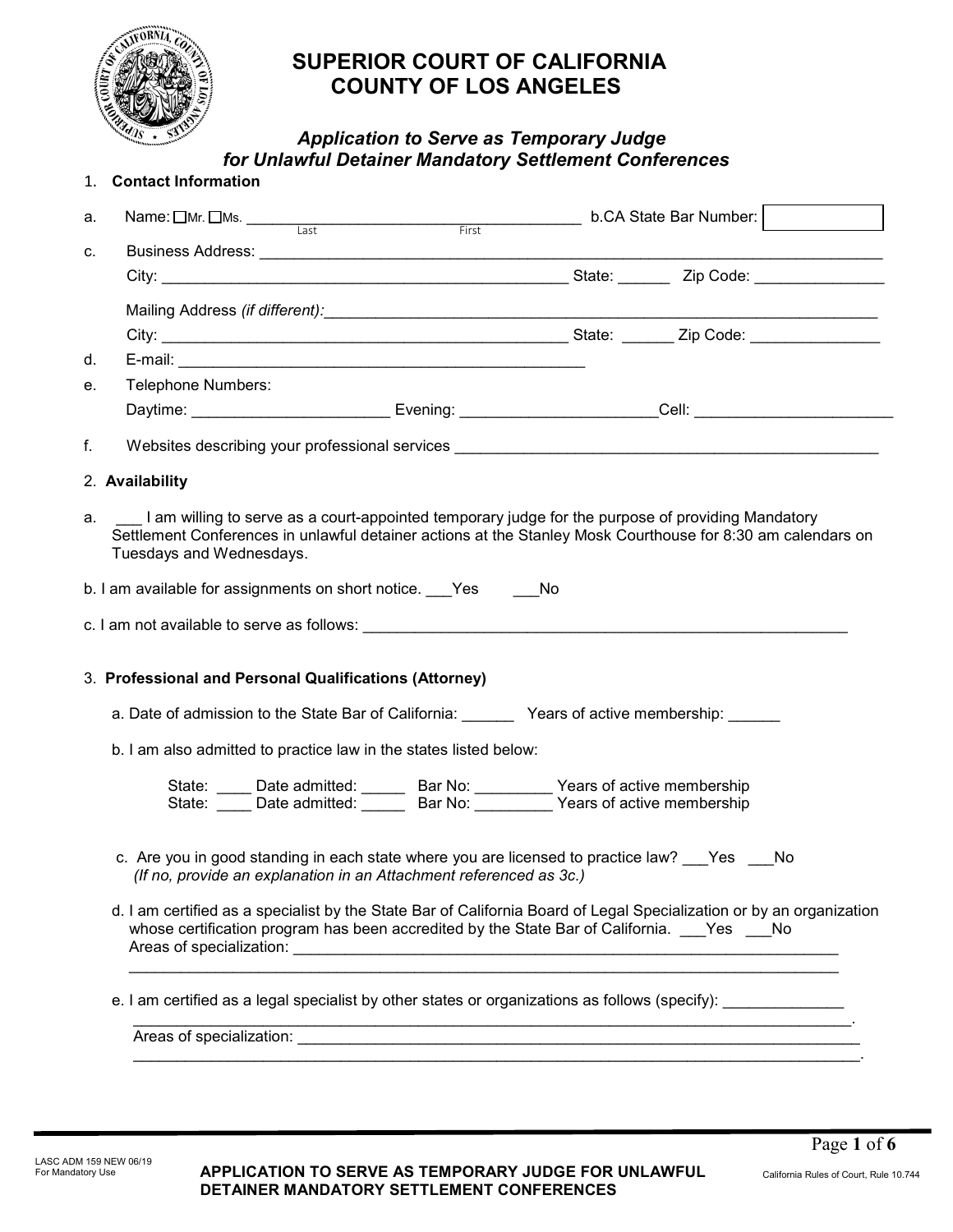| Name:                                                                                                                                                                   |                                                                                                                           |                                                                                                                                                                                                                                | <b>State Bar Number:</b> |  |
|-------------------------------------------------------------------------------------------------------------------------------------------------------------------------|---------------------------------------------------------------------------------------------------------------------------|--------------------------------------------------------------------------------------------------------------------------------------------------------------------------------------------------------------------------------|--------------------------|--|
|                                                                                                                                                                         | Last                                                                                                                      | First                                                                                                                                                                                                                          |                          |  |
| f.                                                                                                                                                                      | including being sanctioned or held in contempt?                                                                           | Have you been disciplined by the State Bar of California or by a bar association<br>or other professional licensing entity in any state or by a court of record,                                                               | <b>YES</b><br>ΝO         |  |
| g.                                                                                                                                                                      | the imposition of sanctions or for contempt?                                                                              | Do you have any disciplinary action pending against you by the State<br>Bar of California or by a bar association or other professional licensing<br>agency in any state or by a court of record, including any proceeding for | <b>YES</b><br>NO         |  |
| h.                                                                                                                                                                      | misdemeanor?                                                                                                              | Have you ever been convicted or pleaded no contest to a felony or                                                                                                                                                              | <b>YES</b><br><b>NO</b>  |  |
| i.                                                                                                                                                                      | citation proceeding?                                                                                                      | Are you a defendant in any pending felony, misdemeanor or traffic                                                                                                                                                              | <b>YES</b><br>ΝO         |  |
| j.                                                                                                                                                                      | 5 years?                                                                                                                  | Have you been a litigant in any unlawful detainer proceeding in the past                                                                                                                                                       | <b>YES</b><br><b>NO</b>  |  |
| k.                                                                                                                                                                      |                                                                                                                           | Have you been a party to any other legal proceedings in the past 5 years?                                                                                                                                                      | <b>YES</b><br><b>NO</b>  |  |
|                                                                                                                                                                         |                                                                                                                           | If you answered yes to any of the question(s) in 3f-k, please provide additional information (i.e., were you the<br>plaintiff or defendant, date, and disposition of case, etc.):                                              |                          |  |
|                                                                                                                                                                         |                                                                                                                           | Continued in an Attachment referenced as 3                                                                                                                                                                                     |                          |  |
|                                                                                                                                                                         | 4. Practical Experience (Attorney)                                                                                        |                                                                                                                                                                                                                                |                          |  |
| а.                                                                                                                                                                      |                                                                                                                           | The principal portion of my law practice in California is in the following courts (specify state and federal courts,<br>including trial and appellate courts, if applicable.)                                                  |                          |  |
|                                                                                                                                                                         | b. I currently practice in the following areas of law (list each subject area of law that occupies at least 10 percent of |                                                                                                                                                                                                                                |                          |  |
| Do you hold yourself out publicly as representing exclusively one side in any area of litigation practice?<br>c.<br>Yes No (If yes, provide the following information.) |                                                                                                                           |                                                                                                                                                                                                                                |                          |  |
|                                                                                                                                                                         | <b>Area of Practice</b>                                                                                                   |                                                                                                                                                                                                                                | <b>Side Represented</b>  |  |

d. Do you represent one side in more than 90% of your cases in any area of litigation practice?<br>No (If yes, provide the following information): \_\_\_ Yes \_\_\_ No *(If yes, provide the following information):*

**\_\_\_\_\_\_\_\_\_\_\_\_\_\_\_\_\_\_\_\_\_ \_\_\_\_\_\_\_\_\_\_\_\_\_\_\_\_\_\_\_\_**

**\_\_\_\_\_\_\_\_\_\_\_\_\_\_\_\_\_\_\_\_\_ \_\_\_\_\_\_\_\_\_\_\_\_\_\_\_\_\_\_\_\_**

**\_\_\_\_\_\_\_\_\_\_\_\_\_\_\_\_\_\_\_\_\_ \_\_\_\_\_\_\_\_\_\_\_\_\_\_\_\_\_\_\_\_**

**\_\_\_\_\_\_\_\_\_\_\_\_\_\_\_\_\_\_\_\_\_ \_\_\_\_\_\_\_\_\_\_\_\_\_\_\_\_\_\_\_\_**

Area of Practice **Side Represented** 

**APPLICATION TO SERVE AS TEMPORARY JUDGE FOR UNLAWFUL DETAINER MANDATORY SETTLEMENT CONFERENCES**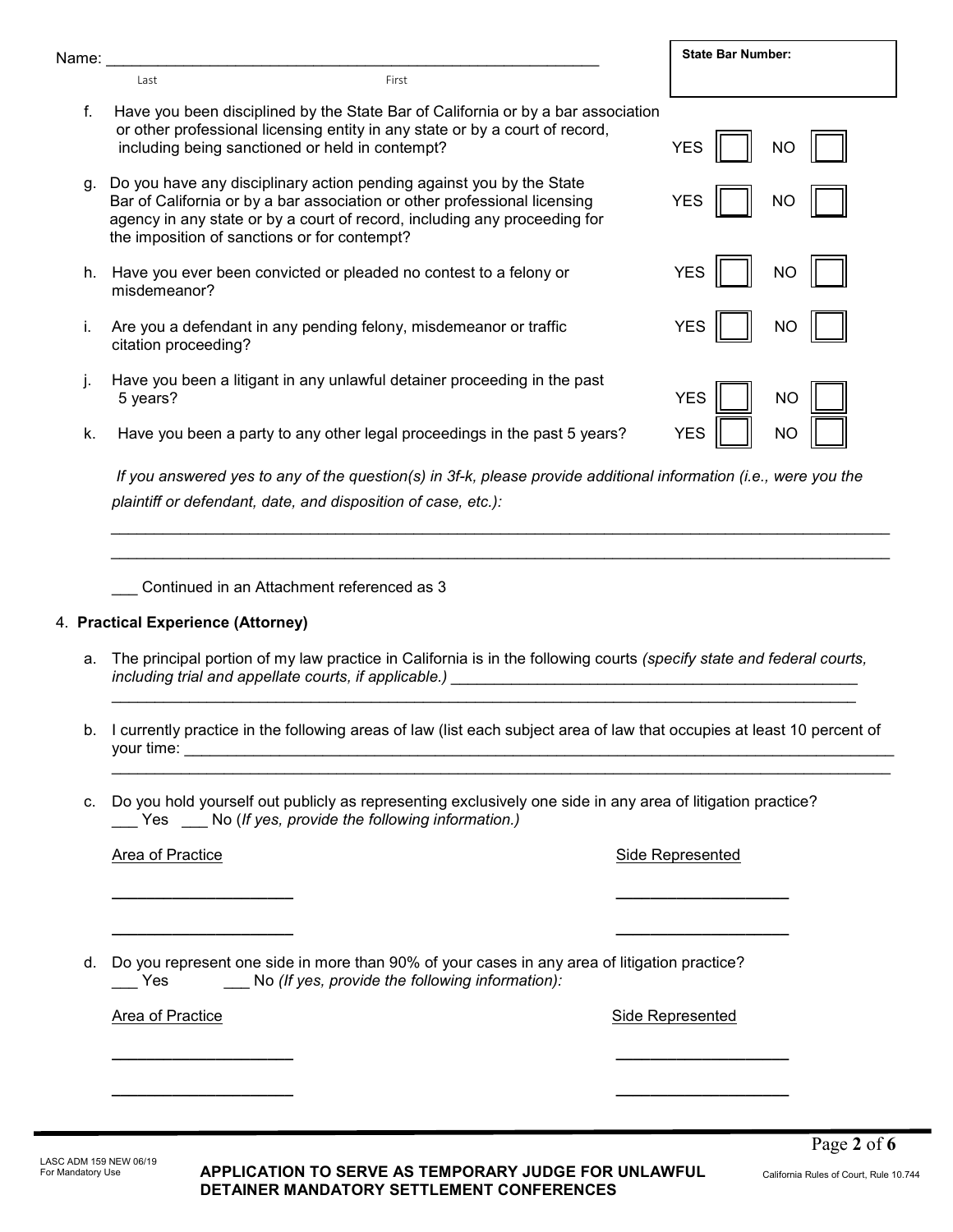# **State Bar Number:**

5. **Experience as a Temporary Judge**

a. Do you currently serve as a temporary judge for the Los Angeles Superior Court? \_\_\_Yes \_\_ No *(If yes, describe your service, including the names of the courts and the locations, the approximate number and types of matters heard, and the approximate dates of service in an Attachment referenced 5a.)*

b. Have you previously served as a temporary judge for any court? Yes No *(If yes, describe your service, including the names of the courts and the locations, the approximate number and types of matters heard, and the approximate dates of service in an Attachment referenced 5b.)*

c. Have you ever been removed by a court as a temporary judge? Yes No *(If yes, provide an explanation in an Attachment referenced 5c.)*

## 6. **Training (Temporary Judge)**

Describe any training that you have received that qualifies you (under California Rules of Court, Rules 2.812 – 2.813) to serve as a court-appointed temporary judge, including the subjects, the dates, and the name of the court or other provider of the training:

| a. | Bench conduct:                             |
|----|--------------------------------------------|
| b. | Ethics:                                    |
| C. | Unlawful detainer:                         |
| d. | <b>Small Claims:</b>                       |
| e. | Traffic:                                   |
|    | Other:                                     |
| g. | Continued in an Attachment referenced as 6 |

### 7. **Professional and Personal Qualifications (Alternative Dispute Resolution Neutral, Arbitrator, Settlement Officer, Mediator)**

- a. Do you currently serve as a neutral, arbitrator, settlement officer or mediator? Yes No *(If yes, describe in detail and include any court-connected services and any relevant websites that describe your services and the approximate percentage of time you provide these services in an Attachment referenced 7a.)*
- b. Have you received any formal training in arbitration, settlement, mediation or negotiation within the last five (5) years? \_\_\_ Yes \_\_ No *(If yes, describe in detail, including dates and length of training in an Attachment referenced 7b.)*
- c. Have you ever been removed from a mediation, settlement, arbitration or similar program or has there ever been a complaint made against you for a mediation, settlement conference or arbitration that you provided? *(If yes, describe in detail, including the results in an Attachment referenced 7c.)*

Name: \_\_\_\_\_\_\_\_\_\_\_\_\_\_\_\_\_\_\_\_\_\_\_\_\_\_\_\_\_\_\_\_\_\_\_\_\_\_\_\_\_\_\_\_\_\_\_\_\_\_\_\_\_\_\_\_\_

Last **First**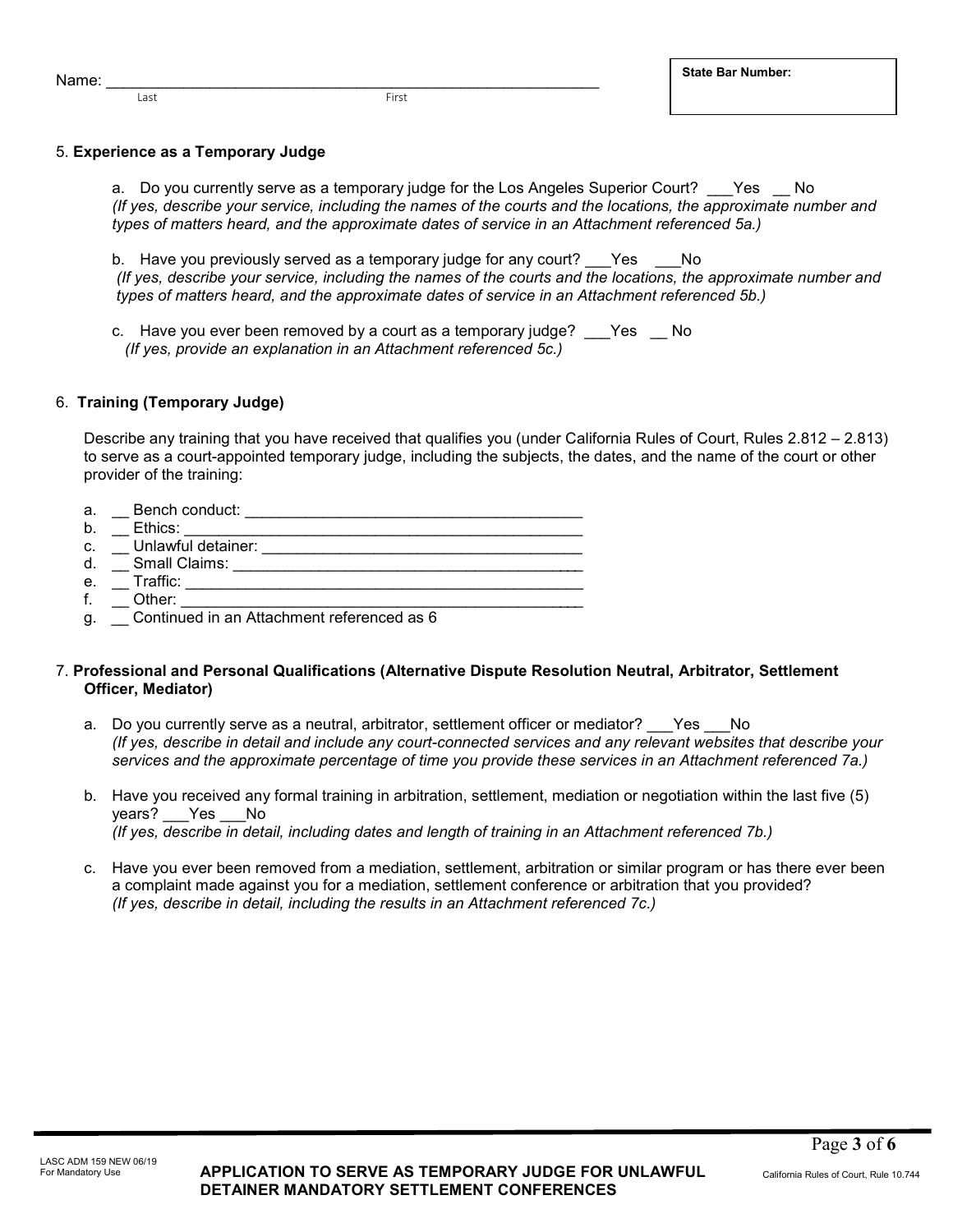Name: \_\_\_\_\_\_\_\_\_\_\_\_\_\_\_\_\_\_\_\_\_\_\_\_\_\_\_\_\_\_\_\_\_\_\_\_\_\_\_\_\_\_\_\_\_\_\_\_\_\_\_\_\_\_\_\_\_

Last First

#### 8. **Additional Information**

Please respond to the following, if applicable:

a. The following facts concerning my background, situation, or circumstances may positively or negatively reflect on me or on my suitability for appointment and should be disclosed to the Court.

\_\_\_\_\_\_\_\_\_\_\_\_\_\_\_\_\_\_\_\_\_\_\_\_\_\_\_\_\_\_\_\_\_\_\_\_\_\_\_\_\_\_\_\_\_\_\_\_\_\_\_\_\_\_\_\_\_\_\_\_\_\_\_\_\_\_\_\_\_\_\_\_\_\_\_\_\_\_\_\_\_\_\_\_\_\_\_\_

\_\_\_\_\_\_\_\_\_\_\_\_\_\_\_\_\_\_\_\_\_\_\_\_\_\_\_\_\_\_\_\_\_\_\_\_\_\_\_\_\_\_\_\_\_\_\_\_\_\_\_\_\_\_\_\_\_\_\_\_\_\_\_\_\_\_\_\_\_\_\_\_\_\_\_\_\_\_\_\_\_\_\_\_\_\_\_\_.

Continued in an Attachment referenced as 8a.

b. I ask the Court to consider the following additional facts in support of my appointment:

\_\_\_ Continued in an Attachment referenced 8b.

#### 9. **Contact Person**

It may be necessary to contact you regarding matters on which you have been involved as a Temporary Judge. Please list two individuals who will **always** know your whereabouts.

| а. | Name:                        |                 |                     |  |  |  |
|----|------------------------------|-----------------|---------------------|--|--|--|
|    | First                        | Last            |                     |  |  |  |
|    | <b>Business Address:</b>     |                 |                     |  |  |  |
|    | <b>Street</b>                | City            | State<br>Zip        |  |  |  |
|    | <b>Business Telephone:</b> ( | E-mail Address: |                     |  |  |  |
| b. | Name:                        |                 |                     |  |  |  |
|    | First                        | Last            |                     |  |  |  |
|    | <b>Business Address:</b>     |                 |                     |  |  |  |
|    | <b>Street</b>                | City            | <b>State</b><br>Zip |  |  |  |
|    | <b>Business Telephone:</b> ( | E-mail Address: |                     |  |  |  |

\_\_\_\_\_\_\_\_\_\_\_\_\_\_\_\_\_\_\_\_\_\_\_\_\_\_\_\_\_\_\_\_\_\_\_\_\_\_\_\_\_\_\_\_\_\_\_\_\_\_\_\_\_\_\_\_\_\_\_\_\_\_\_\_\_\_\_\_\_\_\_\_\_\_\_\_\_\_\_\_\_\_\_\_\_\_\_\_\_\_\_\_\_\_\_\_\_ \_\_\_\_\_\_\_\_\_\_\_\_\_\_\_\_\_\_\_\_\_\_\_\_\_\_\_\_\_\_\_\_\_\_\_\_\_\_\_\_\_\_\_\_\_\_\_\_\_\_\_\_\_\_\_\_\_\_\_\_\_\_\_\_\_\_\_\_\_\_\_\_\_\_\_\_\_\_\_\_\_\_\_\_\_\_\_\_\_\_\_\_\_\_\_\_\_ \_\_\_\_\_\_\_\_\_\_\_\_\_\_\_\_\_\_\_\_\_\_\_\_\_\_\_\_\_\_\_\_\_\_\_\_\_\_\_\_\_\_\_\_\_\_\_\_\_\_\_\_\_\_\_\_\_\_\_\_\_\_\_\_\_\_\_\_\_\_\_\_\_\_\_\_\_\_\_\_\_\_\_\_\_\_\_\_\_\_\_\_\_\_\_\_\_  $\mathcal{L}_\mathcal{L} = \{ \mathcal{L}_\mathcal{L} = \{ \mathcal{L}_\mathcal{L} = \{ \mathcal{L}_\mathcal{L} = \{ \mathcal{L}_\mathcal{L} = \{ \mathcal{L}_\mathcal{L} = \{ \mathcal{L}_\mathcal{L} = \{ \mathcal{L}_\mathcal{L} = \{ \mathcal{L}_\mathcal{L} = \{ \mathcal{L}_\mathcal{L} = \{ \mathcal{L}_\mathcal{L} = \{ \mathcal{L}_\mathcal{L} = \{ \mathcal{L}_\mathcal{L} = \{ \mathcal{L}_\mathcal{L} = \{ \mathcal{L}_\mathcal{$ 

#### 10. **References**

List two or more judicial officers who are familiar with your work:

.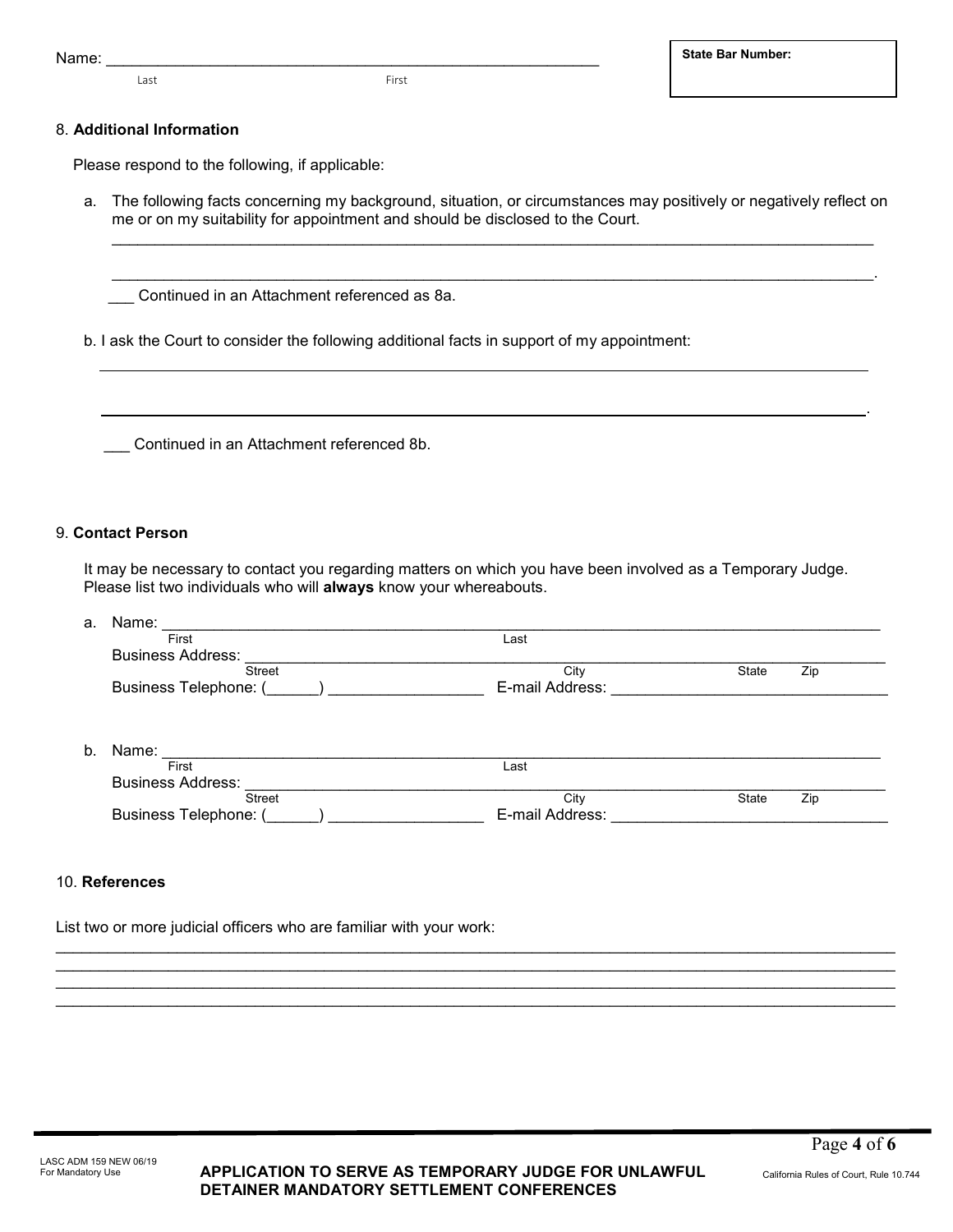| Name: |  |
|-------|--|
|       |  |

Last First

- 11. I understand and acknowledge that the selection and appointment of a Temporary Judge is solely at the discretion of the Court for the purpose of assisting the public and does not constitute an employment relationship.
- 12. I understand and acknowledge that I am applying to become a Temporary Judge for the sole purpose of providing Mandatory Settlement Conferences for Unlawful Detainer actions as part of a pilot program at the Stanley Mosk Courthouse.
- 13. I am aware of and will comply with all provisions of the Code of Judicial Ethics and the California Rules of Court concerning temporary judges.
- 14, I understand and acknowledge that as a Temporary Judge if I serve 30 or more full days in a calendar year, I am required to complete a Statement of Economic Interests (Form 700).

I declare under penalty of perjury under the laws of the State of California that the foregoing, including statements made in all attachments, is true and correct. I understand that any misstatement or omission of material fact may disqualify me from serving as a Temporary Judge in this Court.

Date:

 $\longrightarrow$  . The contribution of the contribution of  $\longrightarrow$  . The contribution of the contribution of the contribution of  $\longrightarrow$ (TYPE OR PRINT NAME OF APPLICANT) (SIGNATURE OF APPLICANT)

**This application is not complete unless the following** *Waiver and Authorization for Release of Information* **and Continuing Duty to Disclose section is signed by the applicant.**

### **WAIVER AND AUTHORIZATION FOR RELEASE OF INFORMATION**

I have applied to be appointed as a Temporary Judge in the Superior Court of California, County of Los Angeles.

I hereby authorize the State Bar of California and the attorney-licensing authority in any other state where I am admitted to practice law to release to an authorized representative of the court information regarding the following matters:

(1) whether I am in good standing or am otherwise authorized to practice law as a member of the State Bar of California or as an attorney in any other state where I am admitted to practice law; (2) whether I have a record of discipline with the State Bar of California or with the licensing authority for attorneys in any other state where I am admitted to practice law; and (3) whether any disciplinary investigation or proceeding is pending against me by the State Bar of California or by the licensing authority for attorneys in any other state where I am admitted to practice law.

Date:

\_\_\_\_\_\_\_\_\_\_\_\_\_\_\_\_\_\_\_\_\_\_\_\_\_\_\_\_\_\_\_\_\_\_\_\_\_\_\_\_ \_\_\_\_\_\_\_\_\_\_\_\_\_\_\_\_\_\_\_\_\_\_\_\_\_\_\_\_\_\_\_\_\_\_\_\_\_\_\_\_\_\_ (TYPE OR PRINT NAME OF APPLICANT) (SIGNATURE OF APPLICANT)

\_\_\_\_\_\_\_\_\_\_\_\_\_\_\_\_\_\_\_\_\_\_\_\_\_\_\_\_\_\_\_\_\_\_\_\_\_\_\_\_ (CALIFORNIA BAR NUMBER OF APPLICANT)